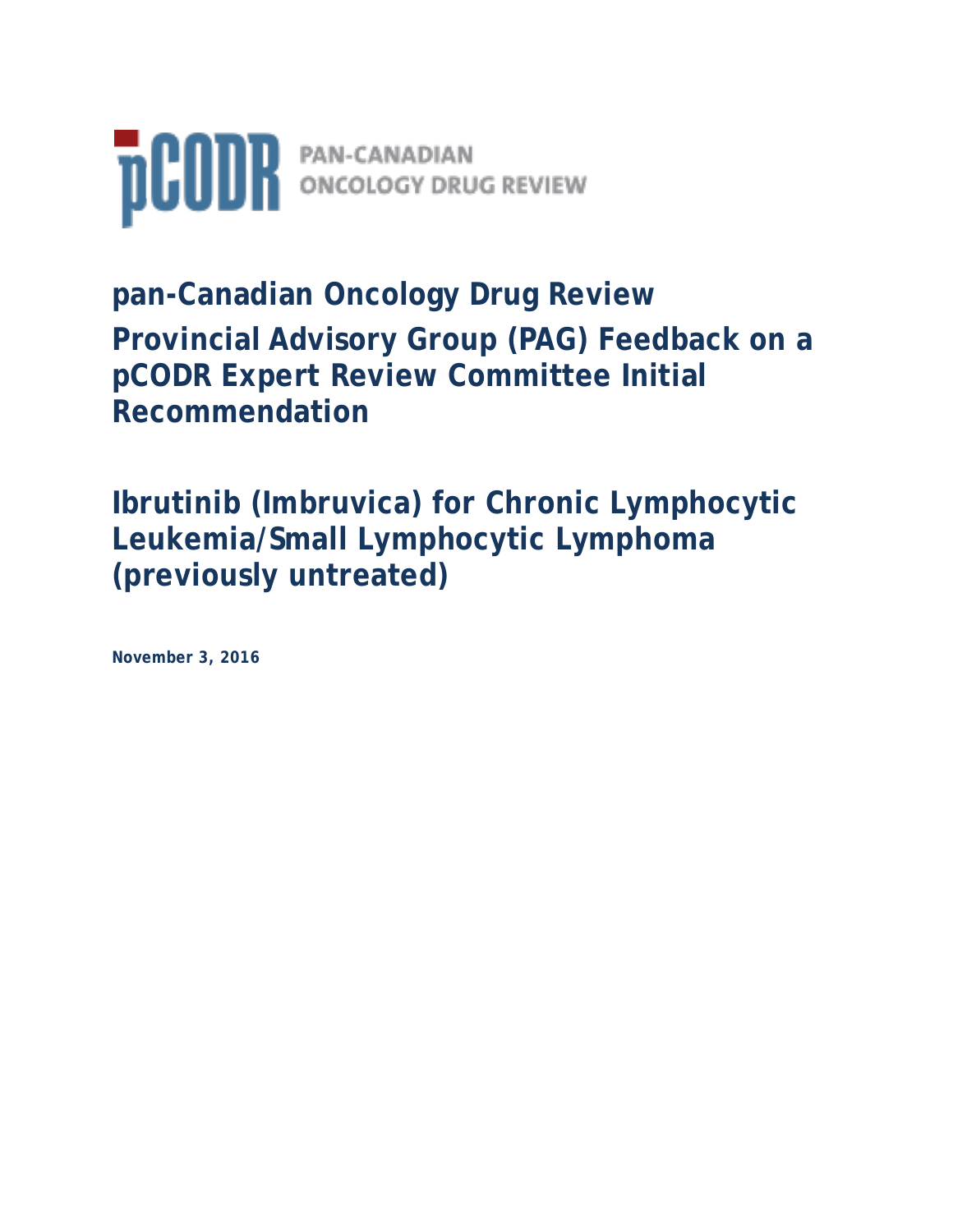Name of the drug indication(s): Ibrutinib (Imbruvica) for CLL, previously untreated

Endorsed by: Provincial Advisory Group Chair

Feedback was provided by all nine provinces (Ministries of Health and/or provincial cancer agencies) and federal drug plans participating in pCODR.

## **3.1 Comments on the Initial Recommendation**

a) Please indicate if the PAG (either as individual PAG members and/or as a group) agrees or disagrees with the initial recommendation:

Agrees **Agrees** Agrees in part **Agrees** 2

PAG does not agree with the recommendation. This recommendation is difficult to implement as the comparator used in the trial is not what is being used in current Canadian practice. Although pERC identified benefits of ibrutinib when compared to chlorambucil, the lack of evidence to inform whether ibrutinib is better, the same or worse than treatments used in current practice leads to a situation where price arrangements to improve cost-effectiveness cannot be determined.

b) Notwithstanding the feedback provided in part a) above, please indicate if the PAG would support this initial recommendation proceeding to final pERC recommendation ("early conversion"), which would occur within 2(two) business days of the end of the consultation period.

| Support conversion to final<br>recommendation.              | $\overline{\phantom{a}}$ $\overline{\phantom{a}}$ $\overline{\phantom{a}}$ $\overline{\phantom{a}}$ $\overline{\phantom{a}}$ $\overline{\phantom{a}}$ $\overline{\phantom{a}}$ $\overline{\phantom{a}}$ $\overline{\phantom{a}}$ $\overline{\phantom{a}}$ $\overline{\phantom{a}}$ $\overline{\phantom{a}}$ $\overline{\phantom{a}}$ $\overline{\phantom{a}}$ $\overline{\phantom{a}}$ $\overline{\phantom{a}}$ $\overline{\phantom{a}}$ $\overline{\phantom{a}}$ $\overline{\$ | Do not support conversion to final<br>recommendation. |
|-------------------------------------------------------------|---------------------------------------------------------------------------------------------------------------------------------------------------------------------------------------------------------------------------------------------------------------------------------------------------------------------------------------------------------------------------------------------------------------------------------------------------------------------------------|-------------------------------------------------------|
| Recommendation does not require<br>reconsideration by pERC. |                                                                                                                                                                                                                                                                                                                                                                                                                                                                                 | Recommendation should be<br>reconsidered by pERC.     |

**3 Feedback on pERC initial Recommendation**<br>
Name of the drug indications): <br>
<u>Invoincial Advisory Group Chair</u><br>
Frecorately:<br>
Frecorately:<br>
Frecorately:<br>
Frecorately:<br>
Frecorately:<br>
Frecorately:<br>
Frecorately:<br>
Frecorately PAG is requesting reconsideration since pERC was unable to determine the magnitude of clinical benefit and thus, cost-effectiveness, compared to Canadian standard of care. Without comparative evidence to current standards of care, combined with no information on sequencing chemo-immunotherapy after ibrutinib failure, PAG members considered that eligibility for ibrutinib in previously untreated patients should be limited to those with del(17p) or for those where chemo-immunotherapy is not an option. PAG identified the unmet need is in the small number of patients with the del(17p) who do not respond to chemo-immunotherapy. pERC noted that patients with del(17) were excluded from the RESONATE-2 trial but considered evidence from a small phase II non-randomized trial in treatment-naïve patients with del(17p).

PAG identified that the budget implications may be quite significant and it was noted from clinician feedback that shifting current first line treatments downstream will be expected.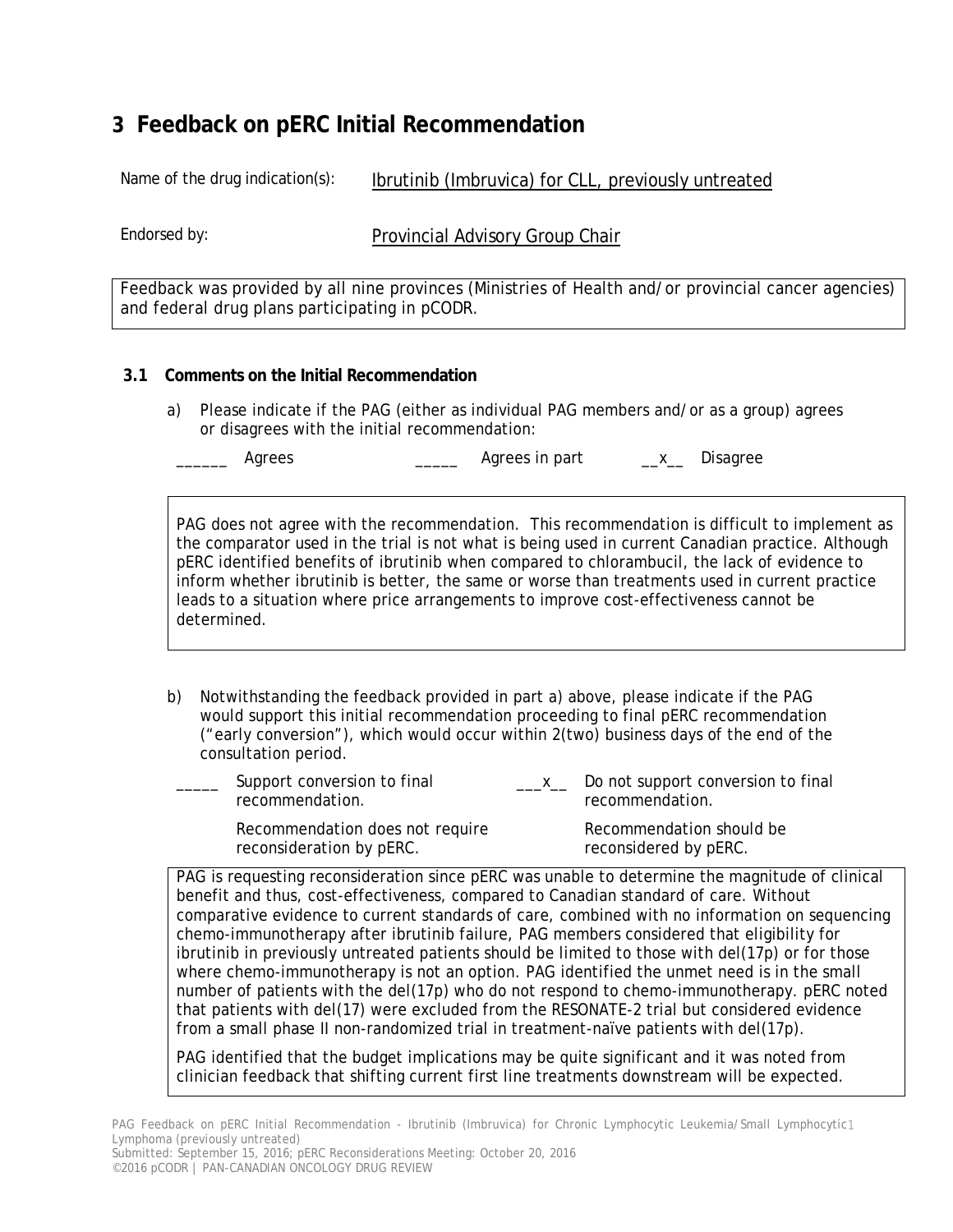| <b>Number</b>  |                                                                          | Line Number                            | Although issues associated with the recommendation<br>have been made clear, most notably on the lack of<br>comparative data with current standard of care and                                                                                                                                                                                                                                                          |
|----------------|--------------------------------------------------------------------------|----------------------------------------|------------------------------------------------------------------------------------------------------------------------------------------------------------------------------------------------------------------------------------------------------------------------------------------------------------------------------------------------------------------------------------------------------------------------|
| Page           | s of adopting the drug within the health system.<br><b>Section Title</b> | Paragraph,                             | Comments related to initial PAG input                                                                                                                                                                                                                                                                                                                                                                                  |
|                | <b>Comments related to PAG input</b>                                     |                                        | e provide feedback on any issues not adequately addressed in the initial recommendation<br>d on the PAG input provided at the outset of the review on potential impacts and feasibility                                                                                                                                                                                                                                |
| $\overline{2}$ | Potential<br><b>Next Steps</b>                                           | Collecting<br>Prospective<br>Evidence  | PAG felt that evidence from trials comparing ibrutinib<br>to current standard of care should be submitted to<br>assess cost-effectiveness rather than the provinces<br>collecting prospective to inform cost-effectiveness<br>post-marketing, for front-line treatment of CLL given<br>the availability of treatments.                                                                                                 |
|                |                                                                          |                                        | testing for del(17p) would be conducted at<br>$\bullet$<br>subsequent relapses since the mutation can<br>develop over the course of the disease<br>del(17p) status is important in the collection of<br>$\bullet$<br>prospective evidence regarding benefit (outcome)<br>and cost-effectiveness of all CLL therapies.                                                                                                  |
| 5              | Summary of<br>pERC<br><b>Deliberations</b>                               | paragraph #6,<br>last two<br>sentences | Although PAG agrees that testing for del(17p) will not<br>be required in front-line treatment with ibrutinib<br>given the benefits are the same for patients with or<br>without del(17p), PAG noted that testing for del(17p)<br>would still be important:<br>patients with del(17p) do not respond to chemo-<br>$\bullet$<br>immunothearapy and physicians may wish to treat<br>these patients with ibrutinib upfront |
| Page<br>Number | <b>Section Title</b>                                                     | Paragraph,<br><b>Line Number</b>       | Comments and Suggested Changes to Improve<br>Clarity                                                                                                                                                                                                                                                                                                                                                                   |
| c)             |                                                                          |                                        | Please provide feedback on the initial recommendation. Is the initial recommendation<br>or are the components of the recommendation (e.g., clinical and economic evidence)<br>clearly worded? Is the intent clear? Are the reasons clear?                                                                                                                                                                              |
|                | be the responsibility of the provinces.                                  |                                        |                                                                                                                                                                                                                                                                                                                                                                                                                        |

## **3.2 Comments related to PAG input**

Please provide feedback on any issues not adequately addressed in the initial recommendation based on the PAG input provided at the outset of the review on potential impacts and feasibility issues of adopting the drug within the health system.

| Page<br><b>Number</b> | <b>Section Title</b> | Paragraph,<br>Line Number | Comments related to initial PAG input                                                                                                                                                                                |
|-----------------------|----------------------|---------------------------|----------------------------------------------------------------------------------------------------------------------------------------------------------------------------------------------------------------------|
|                       |                      |                           | Although issues associated with the recommendation<br>have been made clear, most notably on the lack of<br>comparative data with current standard of care and<br>no information on whether current standards of care |

PAG Feedback on pERC Initial Recommendation - Ibrutinib (Imbruvica) for Chronic Lymphocytic Leukemia/Small Lymphocytic2 Lymphoma (previously untreated)

Submitted: September 15, 2016; pERC Reconsiderations Meeting: October 20, 2016 ©2016 pCODR | PAN-CANADIAN ONCOLOGY DRUG REVIEW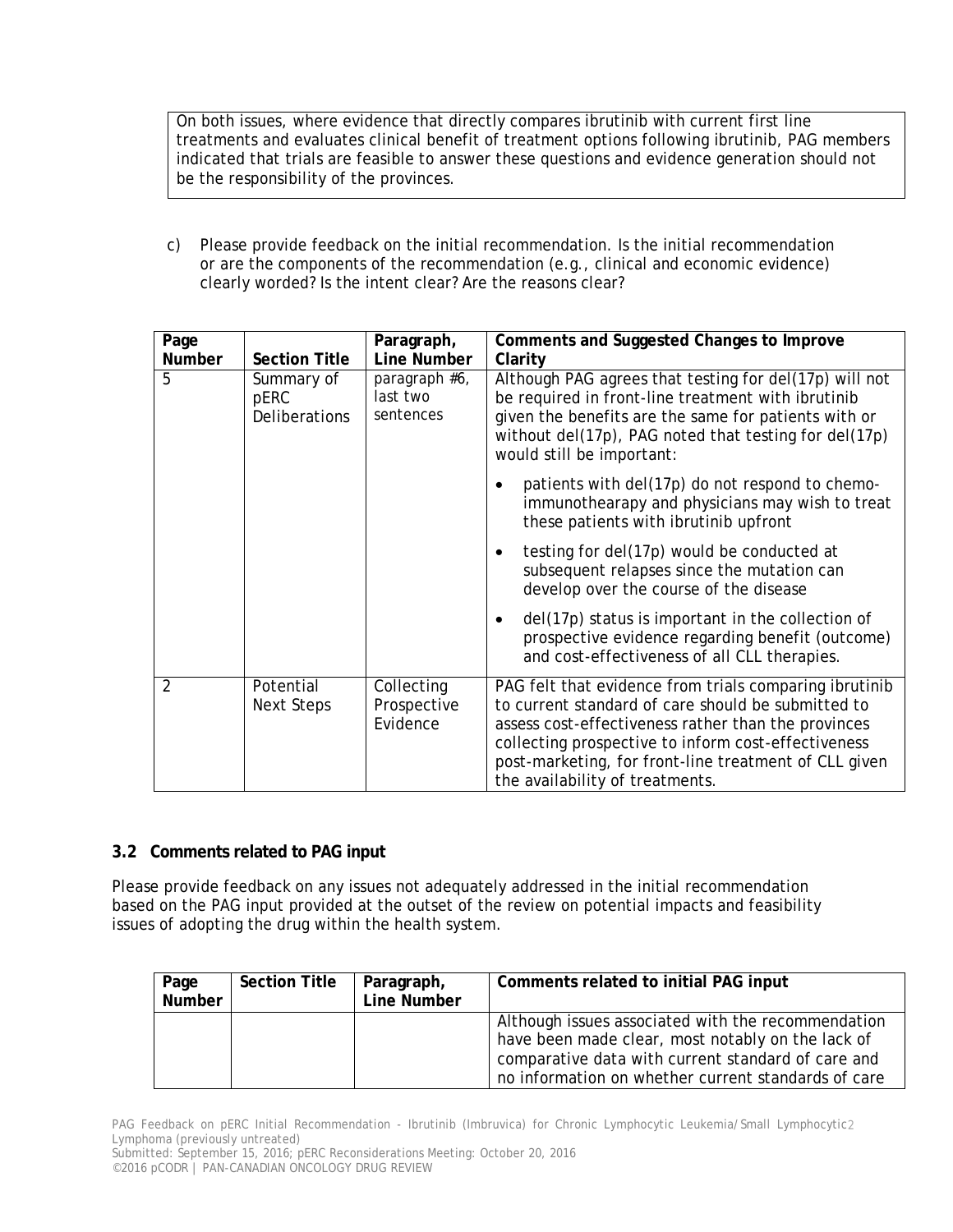|                                                                                                     |                                                          |                                                                 | are of benefit in ibrutinib failures, there are<br>significant adoption feasibility challenges with:<br>negotiating a substantial price reduction for<br>ibrutinib where cost-effectiveness against current<br>treatments is not known<br>decisions on whether to or not reimburse current<br>first line therapies in the second line setting<br>where clinician input favors this scenario, but<br>where there is a lack of evidence for benefit and<br>unknown whether the existing negotiated price<br>point is appropriate as a downstream therapy<br>(e.g. obinutuzumab plus chlorambucil was given a<br>conditional recommendation from pCODR for<br>which a negotiated price based on economic<br>evaluation in the first line setting was<br>established) |  |
|-----------------------------------------------------------------------------------------------------|----------------------------------------------------------|-----------------------------------------------------------------|-------------------------------------------------------------------------------------------------------------------------------------------------------------------------------------------------------------------------------------------------------------------------------------------------------------------------------------------------------------------------------------------------------------------------------------------------------------------------------------------------------------------------------------------------------------------------------------------------------------------------------------------------------------------------------------------------------------------------------------------------------------------|--|
| Additional comments about the initial recommendation document<br>e provide any additional comments: |                                                          |                                                                 |                                                                                                                                                                                                                                                                                                                                                                                                                                                                                                                                                                                                                                                                                                                                                                   |  |
| Page<br><b>Number</b>                                                                               | Section<br><b>Title</b>                                  | Paragraph,<br><b>Line Number</b>                                | <b>Additional Comments</b>                                                                                                                                                                                                                                                                                                                                                                                                                                                                                                                                                                                                                                                                                                                                        |  |
| $\overline{4}$<br>11                                                                                | Overall<br>Clinical<br>Benefit<br>Economic<br>Evaluation | Paragraph 3,<br>Line 2<br>Paragraph on<br>Drug Costs,<br>Line 3 | Correction: chlorambucil is an oral therapy, not<br>intravenous                                                                                                                                                                                                                                                                                                                                                                                                                                                                                                                                                                                                                                                                                                   |  |
|                                                                                                     |                                                          |                                                                 | PAG noted that the dose of chlorambucil used in the<br>RESONATE-2 trial may be different than in Canadian<br>practice.                                                                                                                                                                                                                                                                                                                                                                                                                                                                                                                                                                                                                                            |  |
|                                                                                                     |                                                          |                                                                 |                                                                                                                                                                                                                                                                                                                                                                                                                                                                                                                                                                                                                                                                                                                                                                   |  |

## **3.3 Additional comments about the initial recommendation document**

Please provide any additional comments:

| Page   | Section    | Paragraph,   | <b>Additional Comments</b>                          |
|--------|------------|--------------|-----------------------------------------------------|
| Number | Title      | Line Number  |                                                     |
|        | Overall    | Paragraph 3, |                                                     |
|        | Clinical   | Line 2       |                                                     |
|        | Benefit    |              | Correction: chlorambucil is an oral therapy, not    |
| 11     | Economic   | Paragraph on | intravenous                                         |
|        | Evaluation | Drug Costs,  |                                                     |
|        |            | Line 3       |                                                     |
|        |            |              | PAG noted that the dose of chlorambucil used in the |
|        |            |              | RESONATE-2 trial may be different than in Canadian  |
|        |            |              | practice.                                           |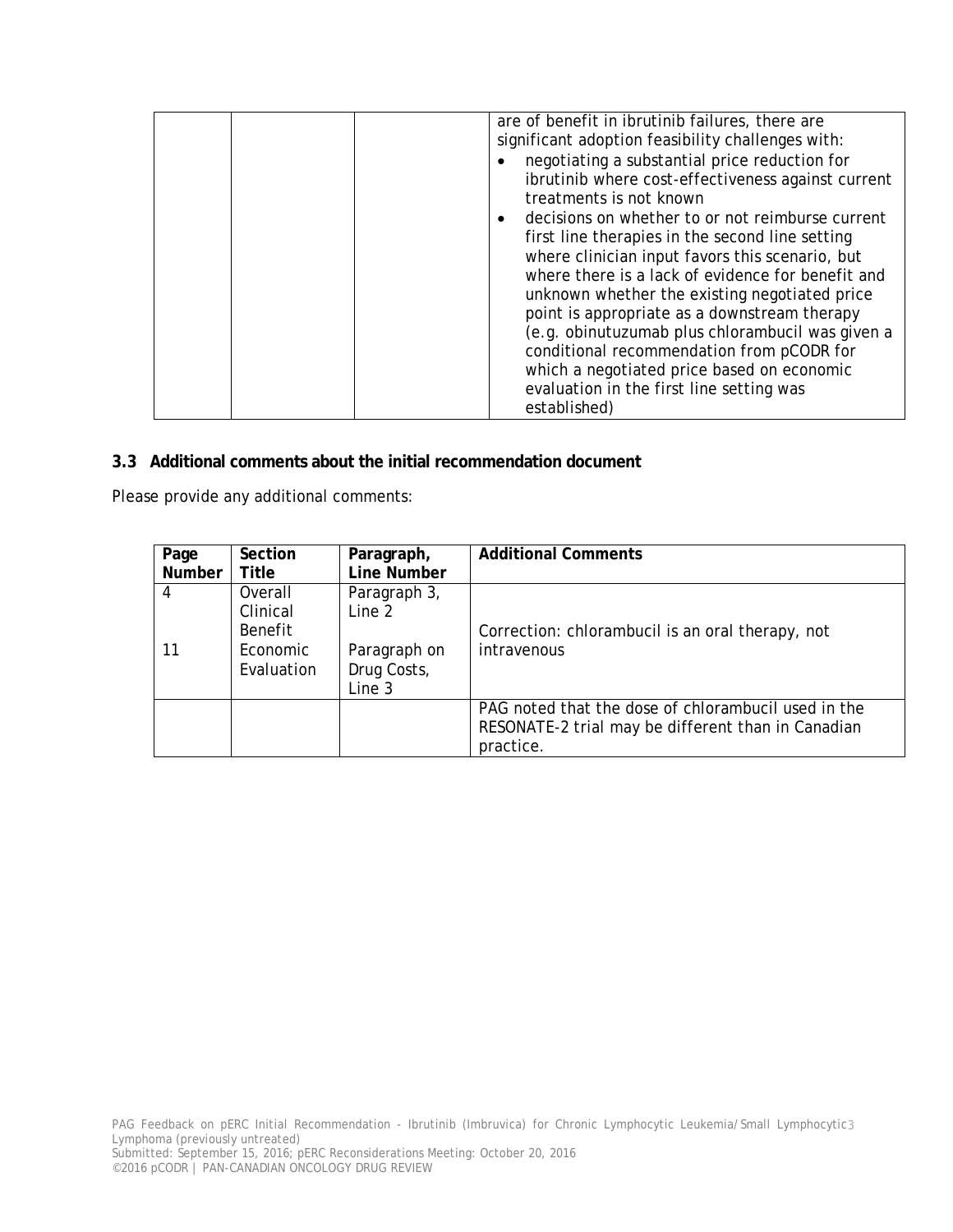pCODR invites the Provincial Advisory Group (PAG) to provide feedback and comments on the initial recommendation made by the pCODR Expert Review Committee. (See www.pcodr.ca for information regarding review status and feedback deadlines.)

**About Completing This Template**<br> **About Completing This Template**<br> **COME mixital behavior of Proper (PAC)** to provide freedock and communits on the initial<br>
recommendation name by the pCoDR Experiment Review Committee. (S As part of the pCODR re view process, the pCODR Expert Review Committee makes an initial recommendation based on its review of the clinical, economic and patient evidence for a drug. (See www.pcodr.ca for a description of the pCODR process.) The pERC initial recommendation is then posted for feedback and comments from various stakeholders. The pCODR Expert Review Committee welcomes comments and feedback that will help the members understand why the PAG, either as individual PAG members and/or as a group, agrees or disagrees with the pERC initial recommendation. In addition, the members of pERC would like to know if there is any lack of clarity in the document and if so, what could be done to improve the clarity of the information in the pERC initial recommendation. Other comments are welcome as well.

All stakeholders have 10 (ten) business days within which to provide their feedback on the initial recommendation and rationale. If all invited stakeholders agree with the recommended clinical population described in the initial recommendation, it will proceed to a pERC final recommendation by 2 (two) business days after the end of the consultation (feedback) period. This is called an "early conversion" of an initial recommendation to a final recommendation.

If any one of the invited stakeholders does not support the initial recommendation proceeding to a pERC final recommendation, pERC will review all feedback and comments received at the next possible pERC meeting. Based on the feedback received, pERC will consider revising the recommendation document as appropriate. It should be noted that the initial recommendation and rationale for it may or may not change following consultation with stakeholders.

The pERC final recommendation will be made available to the participating provincial and territorial ministries of health and cancer agencies for their use in guiding their funding decisions and will also be made publicly available once it has been finalized.

# **Instructions for Providing Feedback**

- a) Only members of the PAG can provide feedback on the pERC initial recommendation; delegates must work through the PAG representative to whom they report.
	- a. Please note that only one submission is permitted for the PAG. Thus, the feedback should include both individual PAG members and/or group feedback.
- b) Feedback or comments must be based on the evidence that was considered by pERC in making the pERC initial recommendation. No new evidence will be considered at this part of the review process, however, it may be eligible for a Resubmission.
- c) The template for providing *Provincial Advisory Group (PAG) Feedback on a pERC Initial Recommendation* can be downloaded from the pCODR website. (See www.pcodr.ca for a description of the pCODR process and supporting materials and templates.)
- d) At this time, the template must be completed in English. PAG should complete those sections of the template where they have substantive comments and should not feel obligated to complete